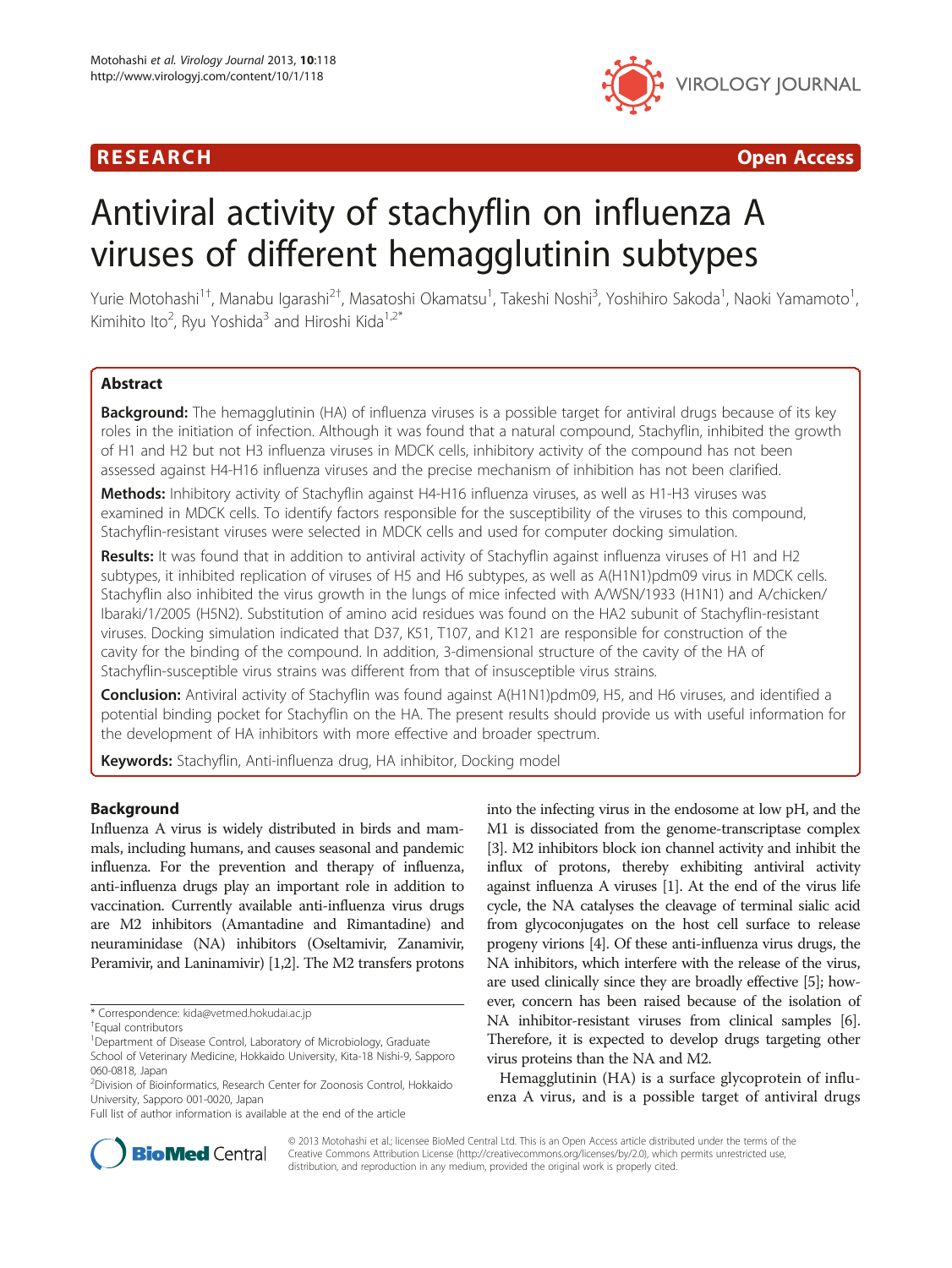because of its key roles in the initiation of infection. Each monomer of the trimeric HA is composed of 2 subunits, HA1 and HA2. The HA1 has a receptor binding domain, and the HA2 mediates the fusion of the virus envelope with the cellular membrane [7]. Several studies have identified compounds which inhibit viral infection by blocking the binding of the HA to sialic acid receptor on the host cell surface (cyanovirin-N and trisphenol-sialyllactose) or fusion step (TBHQ, BMY-27709, CL-385319, and N-carboxamide) [8-12]; however, for many of these inhibitors, the antiviral spectrum is limited to the HA of certain subtypes, so that they have not been used clinically. To develop more effective HA inhibitors, further investigations of these HA inhibitors and the analysis of the attachment and fusion steps of influenza virus infection in the host cells are needed.

It was found that a sesquiterpene derivative, Stachyflin, inhibited replication of H1 and H2 influenza A viruses in vitro [13,14] and in vivo [15,16]. Although Stachyflin is postulated to inhibit the fusion step, its precise mechanism has not been clarified. In the present study, it is revealed that Stachyflin inhibit the growth of H1, H2, H5, and H6 influenza viruses by binding the site of the HA2 and preventing the HA from fusion of the virus envelope with cellular membrane.

# Results

#### Antiviral activity of stachyflin in vitro and in vivo

The antiviral spectrum of Stachyflin was determined by measuring its inhibitory effect on the replication of 31 influenza virus strains of H1-H16 subtypes in Madin-Darby canine kidney (MDCK) cells. The antiviral effects were evaluated in various concentrations of Stachyflin up to 6.50 μM by virus-induced cytopathic effects (CPE). Stachyflin inhibited the replication of H1 including A (H1N1)pdm09 virus, H2, H5, and H6 subtype influenza virus strains, but not that of the other subtype strains. Susceptibility of the viruses to Stachyflin varied with the strains (Table 1). In all of the viruses tested, AWSN/ 1933 (H1N1) (WSN) showed the highest susceptibility to Stachyflin.

The antiviral activity of Stachyflin in mice challenged with A/Kumamoto/5/1967 (H2N2) was evaluated in previous study [15,16]. To confirm whether the antiviral activity *in vitro* can be applied to *in vivo*, the virus titers in the lungs of mice infected with WSN or A/chicken/ Ibaraki/1/2005 (H5N2) (Ibaraki) 72 h post-inoculation were evaluated. WSN showed efficient replication and was lethal to mice, while infection with Ibaraki, a low pathogenic H5 avian influenza virus, was not lethal. Although mice treated with Stachyflin did not reduce the weight loss induced by virus challenge, only both groups of mice treated with Stachyflin at 100 mg/kg/day showed significantly lower mean virus titers in the lungs than

|         |  | Table 1 Antiviral activity of Stachyflin on influenza |  |
|---------|--|-------------------------------------------------------|--|
| A virus |  |                                                       |  |

| Subtype         | Virus strain                                 | $EC_{50}$ (µM) <sup>a</sup> |
|-----------------|----------------------------------------------|-----------------------------|
| H1              | A/WSN/1933 (H1N1)                            | 0.05                        |
|                 | A/swine/Hokkaido/2/1981 (H1N1)               | 0.24                        |
|                 | A/Puerto Rico/8/1934 (H1N1)                  | 0.49                        |
|                 | A/Narita/1/2009 (H1N1) pdm                   | 1.95                        |
| H <sub>2</sub>  | A/Singapore/1/1957 (H2N2)                    | 0.16                        |
| H3              | A/duck/Hokkaido/5/1977 (H3N2)                | >6.50                       |
| H4              | A/duck/Czech/1956 (H4N6)                     | >6.50                       |
| H <sub>5</sub>  | A/Hong Kong/483/1997 (H5N1)                  | 1.95                        |
|                 | A/whooper swan/Hokkaido/1/2008 (H5N1)        | 2.05                        |
|                 | A/duck/Hokkaido/Vac-1/2004 (H5N1)            | 0.86                        |
|                 | A/chicken/Ibaraki/1/2005 (H5N2)              | 0.17                        |
|                 | A/chicken/Taiwan/A703-1/2008 (H5N2)          | >6.50                       |
|                 | A/whooper swan/Mongolia/3/2005 (H5N1)        | 4.70                        |
|                 | A/peregrine falcon/Hong Kong/810/2009 (H5N1) | >6.50                       |
| H <sub>6</sub>  | A/turkey/Massachusetts/3740/1967 (H6N2)      | 0.53                        |
|                 | A/duck/Hokkaido/31/2010 (H6N2)               | 0.65                        |
|                 | A/gull/Tottori/105/1980 (H6N3)               | 0.65                        |
|                 | A/duck/Taiwan/4801/1990 (H6N5)               | 0.44                        |
|                 | A/duck/Vietnam/OIE-2574/2011 (H6N6)          | >6.50                       |
| H7              | A/turkey/Italy/4580/1999 (H7N1)              | >6.50                       |
|                 | A/chicken/Netherland/2586/2003 (H7N7)        | >6.50                       |
| H8              | A/turkey/Ontario/6118/1968 (H8N4)            | >6.50                       |
| H9              | A/chicken/Yokohama/aq-55/2001 (H9N2)         | >6.50                       |
|                 | A/Hong Kong/1073/1999 (H9N2)                 | >6.50                       |
| H <sub>10</sub> | A/chicken/Germany/N/1949 (H10N7)             | >6.50                       |
| H11             | A/duck/England/1/1956 (H11N6)                | >6.50                       |
| H <sub>12</sub> | A/duck/Alberta/60/1976 (H12N5)               | >6.50                       |
| H13             | A/duck/Siberia/272PF/1998 (H13N6)            | >6.50                       |
| H14             | A/mallard/Astrakhan/263/1982 (H14N5)         | >6.50                       |
| H <sub>15</sub> | A/duck/Australia/341/1983 (H15N8)            | >6.50                       |
| H16             | A/black-headed gull/Sweden/5PF/1999 (H16N3)  | >6.50                       |

<sup>a</sup> The compound concentration producing 50% inhibition of virus replication, as estimated by microscopic scoring of the CPE. The data shown are the means of 3 experiments.

each control group (Figure 1). In mice infected with WSN, the mean virus titer in the lungs of mice treated with Stachyflin at 100 mg/kg/day was  $10^{3.5}$  50% tissue culture infectious dose per gram  $(TCID_{50}/g)$  whereas that of control mice was  $10^{6.2}$  TCID<sub>50</sub>/g. In mice infected with Ibaraki, the mean virus titer in the lungs of mice treated with Stachyflin at 100 mg/kg/day was  $10^{3.4}$ TCID<sub>50</sub>/g, whereas that of control mice was  $10^{5.4}$  $TCID<sub>50</sub>/g$ . Thus, Stachyflin showed inhibitory activity on virus growth *in vitro* and *in vivo*. In these experiments, CPE induced by Stachyflin was not observed even in the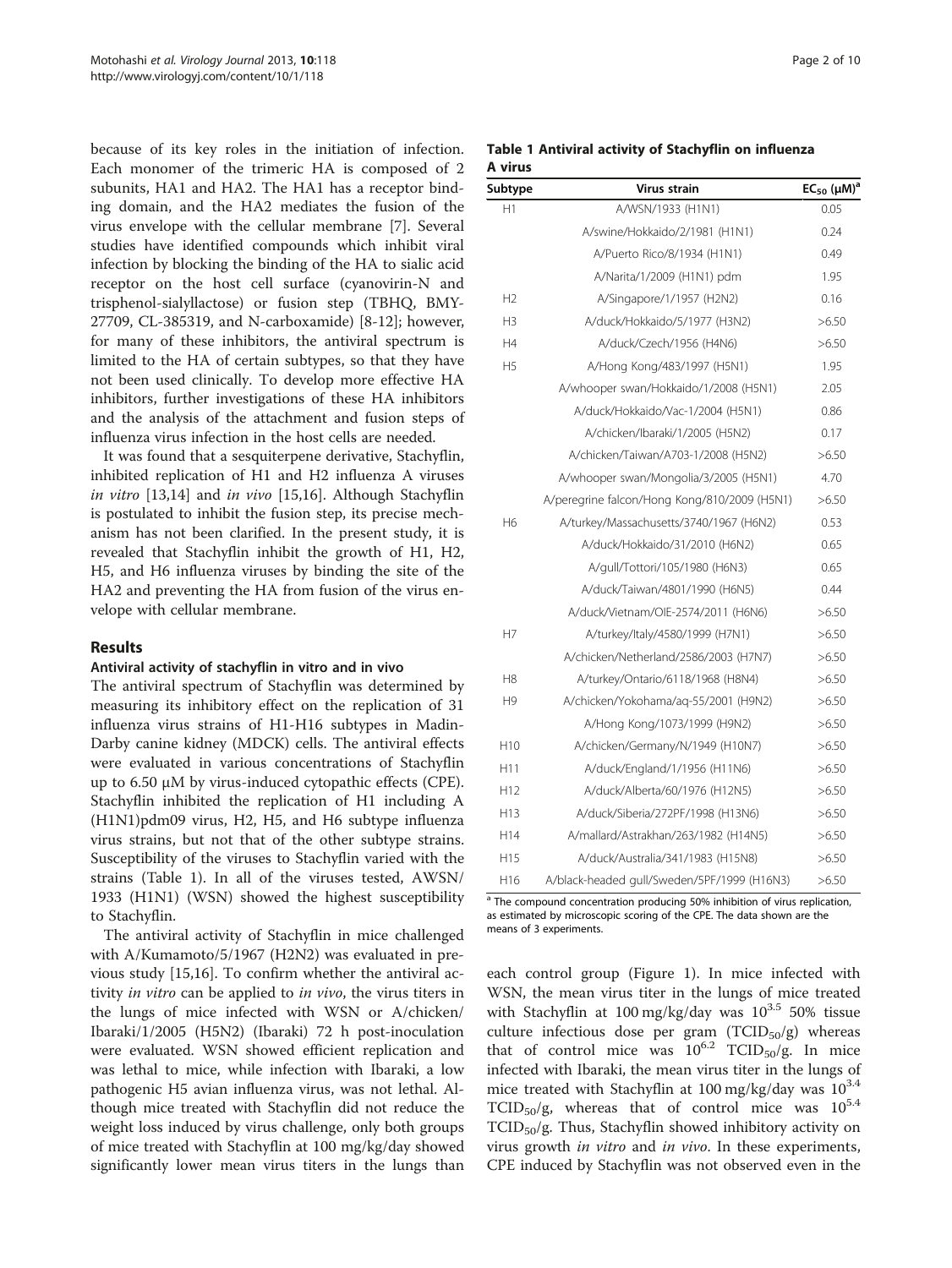

highest concentration, 6.50 μM in MDCK cells and weight changes of mice were not observed even in administration of 100 mg/kg/day for 3 days.

# Selection of stachyflin-resistant virus clones

To determine the amino acids which contribute to the susceptibility of the viruses to Stachyflin, Stachyflin-resistant virus clones were selected from WSN, A/Puerto Rico/8/ 1934 (H1N1) (PR8), Ibaraki, and A/duck/Taiwan/4801/ 1990 (H6N5) (Taiwan). Six Stachyflin-resistant virus clones were selected from WSN (WSN R1-R6) and 2 clones from PR8 (PR8 R1-R2) by single passage in MDCK cells in the presence of 0.52 or 1.30 μM of Stachyflin. The frequency of the Stachyflin-resistant virus clones was around  $10^{-3.0}$ - $10^{-4.0}$ .

| Table 2 The amino acid substitutions in the HA2 and character of Stachyflin-resistant (R) virus clones |  |
|--------------------------------------------------------------------------------------------------------|--|
|--------------------------------------------------------------------------------------------------------|--|

|            | <b>Virus</b>   | $EC_{50}$ ( $\mu$ M) | Amino acid position in HA2 <sup>a</sup> |                          |                          |    |        |                |                          |                   |
|------------|----------------|----------------------|-----------------------------------------|--------------------------|--------------------------|----|--------|----------------|--------------------------|-------------------|
|            |                |                      | 37                                      | 51                       | 85                       | 91 | 98     | 107            | 110                      |                   |
| <b>WSN</b> | Wild type      | 0.02                 | D                                       | К                        | D                        |    | L      | T              | F                        | 0.0               |
|            | R <sub>1</sub> | >6.50                | $\mathsf{N}$                            | $\mathsf{L}^\mathsf{b}$  | $\overline{\phantom{a}}$ |    | ٠      | $\overline{a}$ | $\overline{\phantom{a}}$ | 0.3               |
|            | R <sub>2</sub> | >6.50                | $\overline{\phantom{a}}$                | R                        | $\overline{a}$           |    |        | ÷              | ۰                        | $-0.3$            |
|            | R <sub>3</sub> | >6.50                |                                         | $\overline{\phantom{a}}$ | H                        |    |        |                |                          | 0.0               |
|            | R4             | >6.50                |                                         |                          |                          |    |        |                | $\overline{\phantom{a}}$ | 0.2               |
|            | R <sub>5</sub> | >6.50                |                                         |                          |                          |    | $\vee$ |                |                          | $-0.2$            |
|            | R <sub>6</sub> | >6.50                |                                         | ٠                        | $\overline{a}$           | F  |        | ۰              | $\overline{\phantom{a}}$ | 0.0               |
| PR8        | Wild type      | 0.49                 | D                                       | К                        | D                        |    |        | T              | F                        | N.D. <sup>d</sup> |
|            | R <sub>1</sub> | >6.50                |                                         | ٠                        |                          |    | S      | ٠              |                          | N.D.              |
|            | R <sub>2</sub> | >6.50                | ٠                                       | $\overline{\phantom{a}}$ |                          |    |        | ۰              | S                        | N.D               |
| Ibaraki    | Wild type      | 0.17                 | D                                       | К                        | D                        |    |        | T              | F                        | N.D               |
|            | R <sub>1</sub> | >6.50                | $\overline{\phantom{a}}$                | R                        |                          |    |        |                |                          | N.D.              |
| Taiwan     | Wild type      | 0.44                 | D                                       | К                        | D                        |    |        | T              | F                        | N.D.              |
|            | R <sub>1</sub> | >6.50                | $\overline{a}$                          | $\mathsf R$              |                          |    |        |                |                          | N.D.              |

<sup>a</sup> H3 subtype numbering.

 $<sup>b</sup>$  Dash (-) means the same amino acid as the wild type virus.</sup>

<sup>c</sup> The pH at which 50% hemolysis of the wild type virus is 6.0. The values indicate the difference of the pH at which 50% hemolysis between the

Stachyflin-resistant virus clones and wild type virus.

<sup>d</sup> Not determined.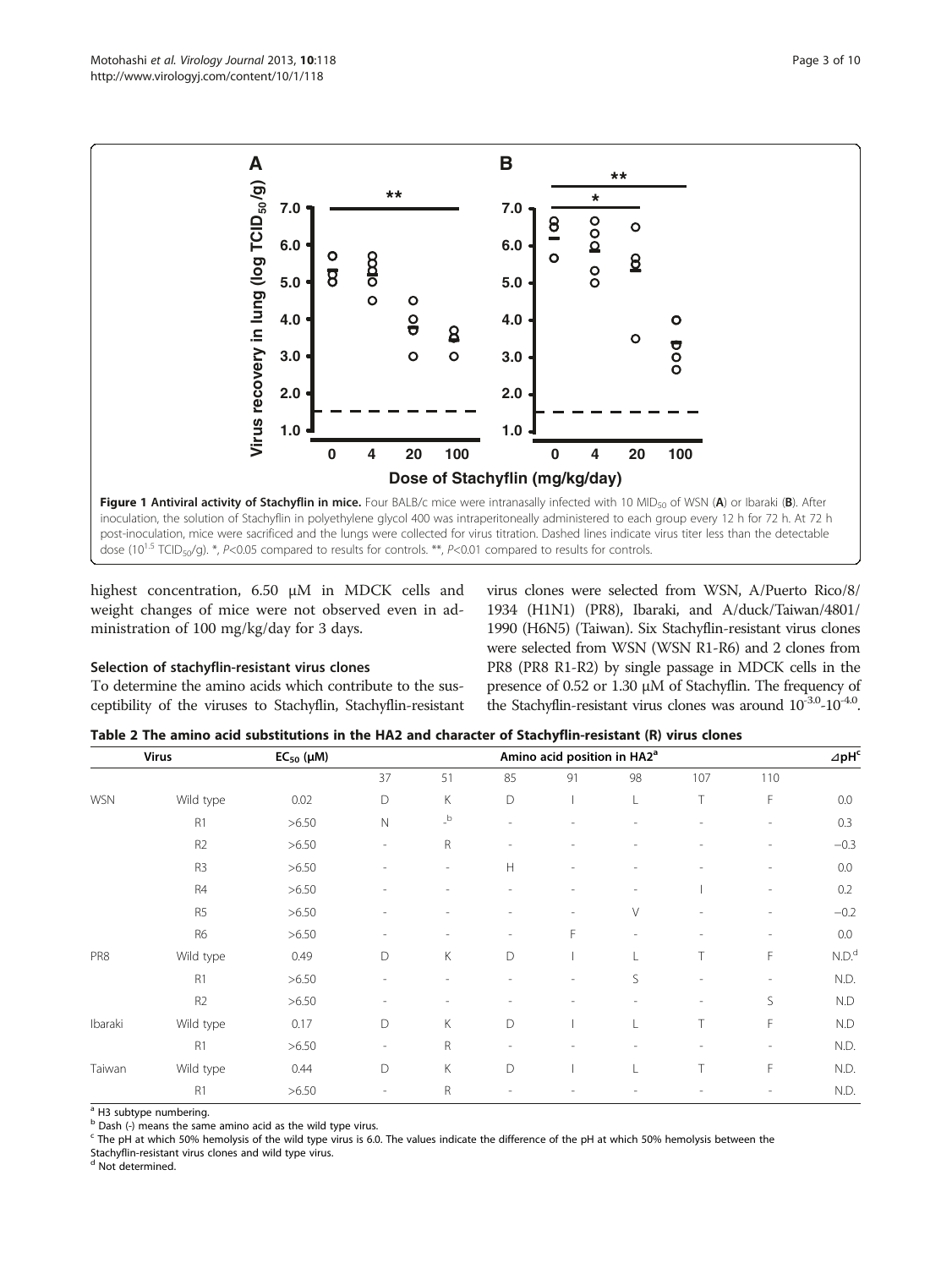

Figure 2 Schematic representation of the positions of amino acid substitutions involved in Stachyflin resistance. Three-dimensional image of the H1 HA molecule was created with data from X-ray crystallography of PR8 (PDB code: 1RU7) in the Protein Data Bank Japan and Discovery Studio Visualizer 1.6. Yellow spheres on the HA molecule indicate the positions of amino acid substitutions in Stachyflin-resistant virus clones of WSN selected in the presence of Stachyflin, and red sphere indicates that of PR8. Orange sphere indicates the position of amino acid substitution observed in both Stachyflin-resistant virus clones of WSN and that of PR8. The positions of amino acids correspond to the H3 HA numbering.

Meanwhile from Ibaraki and Taiwan, Stachyflin-resistant virus clones (Ibaraki R1 and Taiwan R1) were selected by 3 passages in the presence of 1.30 μM of Stachyflin. The clones were plaque-purified and propagated in MDCK cells in the presence of Stachyflin. The replication of these Stachyflinresistant virus clones was not inhibited even with 6.50 μM Stachyflin (Table 2).

Nucleotide sequences of the HA genes of the wild type and Stachyflin-resistant virus clones were determined. All of the mutants had a single amino acid substitution in the HA2 (Table 2). The number of amino acid residue of HA2 starts from GLF motif and is common in these strains. Of these amino acid substitutions, K51R was common in the HAs of Stachyflin-resistant virus clones of WSN, Ibaraki, and Taiwan. These amino acid substitutions were mapped on the structure of the HA monomer (Figure 2). Although each of the amino acid substitutions was observed in the stem region of the HA2, it was impossible to form a binding site for Stachyflin by the distance. To confirm that each single mutation was responsible for Stachyflin resistance, rgWSN mutants, which have one amino acid substitution of the mutants, were generated by reverse genetics and site-directed mutagenesis and were characterized. The replication of rgWSN mutants was not inhibited by 6.50 μM Stachyflin, indicating that all the amino acid substitutions were responsible for Stachyflin resistance (Table 3).

# Optimal pH for hemolysis of stachyflin-resistant virus clones

Influenza virus mediates the hemolysis of chicken red blood cells (cRBC), which has been thought to represent the fusion of the virus envelope with cellular membrane [17]. Using a hemolysis assay, the effect of Stachyflin on the fusion of WSN wild type and Stachyflin-resistant virus clones was assessed. Stachyflin inhibited the hemolysis of cRBC induced by the wild type virus but not that by the mutants. In addition, optimal pH for fusion, at which 50% hemolysis occurred, shifted from 6.0 for the wild type virus to as follows: WSN R1: 6.3, R2: 5.7, R4: 6.2, and R5: 5.8 (Table 2).

# Table 3 Character of rgWSN and rgStachyflin-resistant virus clones

| <b>Virus</b> |                  | $EC_{50}$ ( $\mu$ M) | Amino acid position in HA2 <sup>a</sup> |                                  |                 |                |  |  |
|--------------|------------------|----------------------|-----------------------------------------|----------------------------------|-----------------|----------------|--|--|
|              |                  |                      | 37                                      | 51                               | 85              | 107            |  |  |
| rgWSN        | Wild type        | 0.02                 | D                                       | К                                | D               |                |  |  |
|              | rgR1             | >6.50                | N                                       | $\overline{\phantom{a}}^{\rm b}$ | ٠               |                |  |  |
|              | rgR <sub>2</sub> | >6.50                | $\overline{\phantom{0}}$                | R                                | $\qquad \qquad$ | $\overline{a}$ |  |  |
|              | rgR3             | >6.50                | $\overline{a}$                          |                                  | н               | $\overline{a}$ |  |  |
|              | rgR4             | >6.50                |                                         |                                  |                 |                |  |  |

<sup>a</sup> H3 subtype numbering.

 $<sup>b</sup>$  Dash (-) means the same amino acid as the wild type virus.</sup>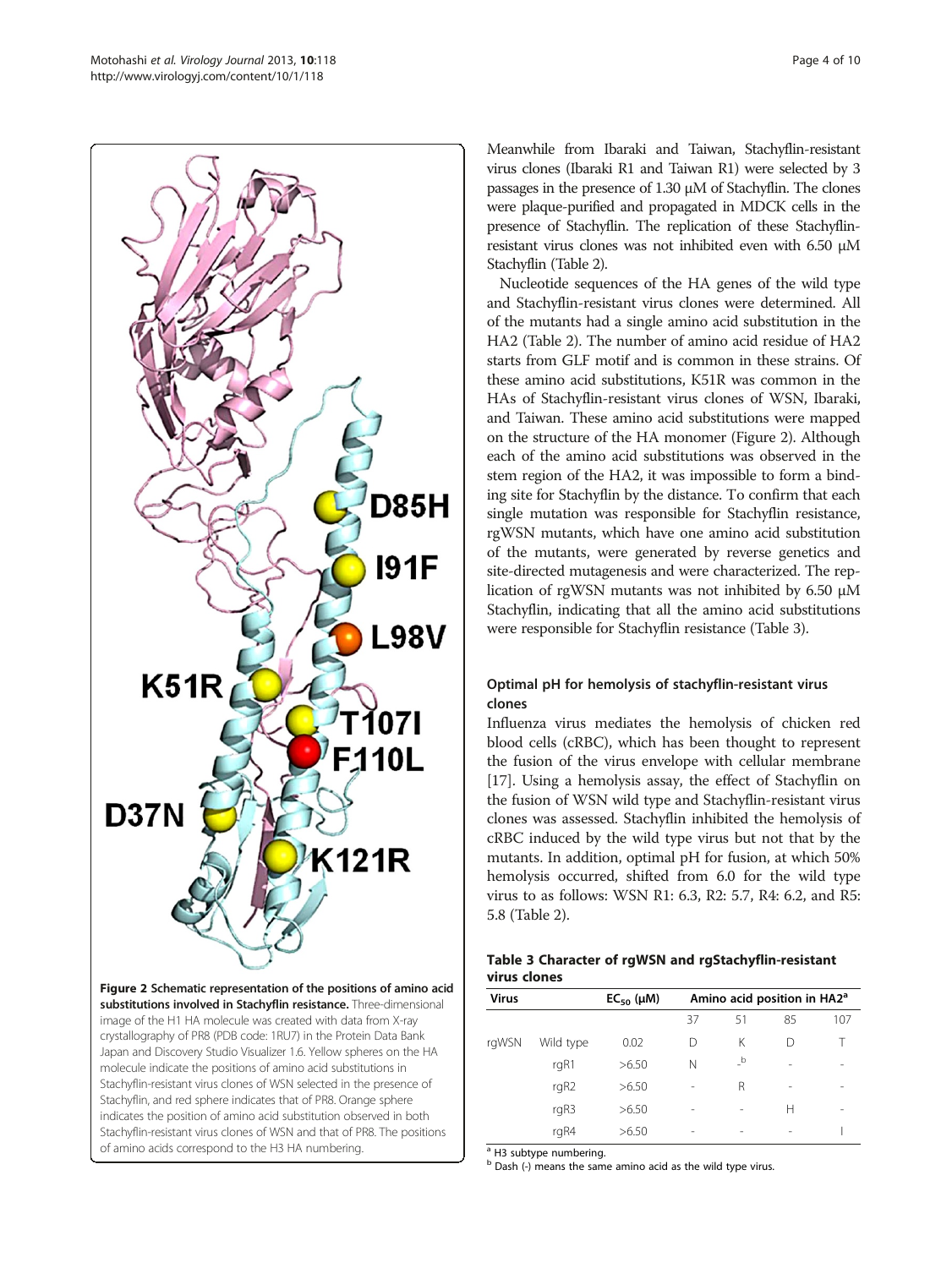

# Relationship of amino acid substitution and the structure of potential binding pocket for stachyflin in the HA

To predict the possible docking model for Stachyflin in the HA trimer of WSN, PR8, Ibaraki, and Taiwan, computer docking simulations of Stachyflin with these HAs were performed. On the surface of these HA trimers, first, the binding pocket for Stachyflin was supposed to be located in a large cavity on the HA2 region, because most amino acid substitutions found on the HA of Stachyflinresistant virus clones were in this cavity. In the cavity, we found a potential binding pocket for Stachyflin, which was formed by helix A and helix D of the HA2 subunit (Figure 3A, B). This binding pocket contained the residues, D37, K51, and T107, which were substituted in the HAs of Stachyflin-resistant virus clones (Figure 3B). In addition, a residue identified as a Stachyflin-resistant mutation previously [14], K121, was also contained in the region of the binding pocket (Figure 3B). It was also found that K51 and T107 made a hydrogen bond between helix A and helix D, which may stabilize the structure of the binding pocket.

Using computer docking modeling, it was investigated that how Stachyflin makes bonds with the amino acid around the binding pocket. In the present study, 2 possible docking models of Stachyflin and the HA were proposed (Figure 3B). In one model represented by orange-colored Stachyflin, Stachyflin bound to the site in the vicinity of T107 in the binding pocket, which is similar to that in a previous report [18] (Figure 3B). In the other model represented by yellow-colored Stachyflin, Stachyflin bound directly to D37 and K121 (Figure 3B). Both models were different from that in a previous study which postulated that Stachyflin forms a hydrogen bond with both K51 (helix A) and K121 (helix D) [14].

# **Discussion**

Anti-influenza virus drugs are important for the prevention and treatment of seasonal and pandemic influenza. The HA inhibitor is a candidate drug which inhibits virus attachment to or penetration into the host cells. Most fusion inhibitors hitherto reported had H1 and H2 or H3 subtype-specific antiviral activity and have not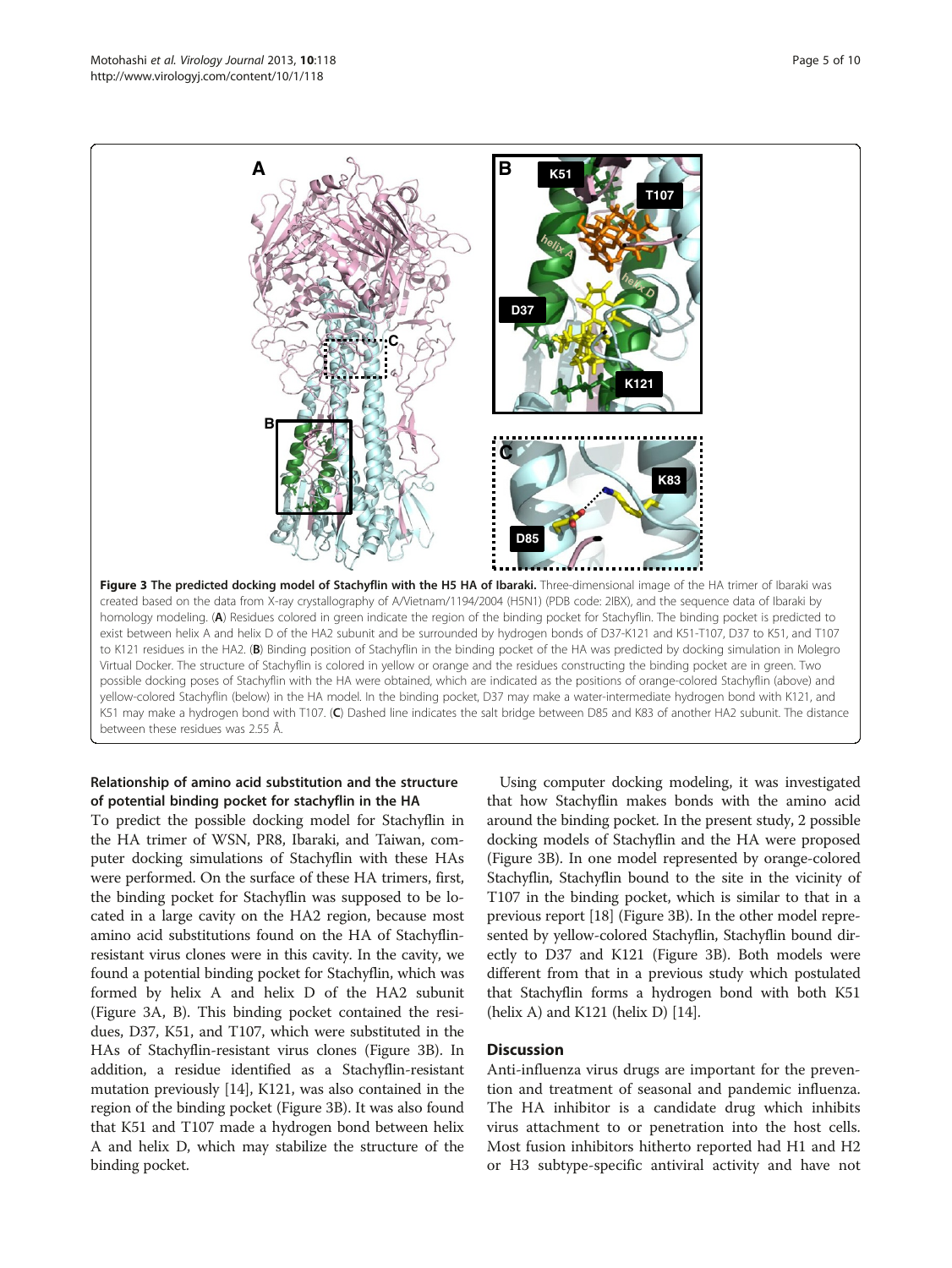been examined their activities against H4-H16 viruses [10,11,19], except for CL-385319 [20]. Stachyflin was also reported as H1 and H2 subtype-specific fusion inhibitor and its 50% inhibitory concentration  $(IC_{50})$  was  $0.2$ -0.6 μM [13]. The results of the present study revealed that Stachyflin had subtype-specific antiviral activities against not only H1 and H2 viruses, but also H5, including highly pathogenic avian influenza viruses, and H6 viruses, as well as A(H1N1)pdm09 virus in MDCK cells and its  $IC_{50}$  was 0.05-4.7  $\mu$ M (Table 1). It is revealed that cytotoxicity of Stachyflin to the MDCK monolayers did not appear up to a concentration of 75 μM [13], however, for its insolubility [16], antiviral activity in vitro was assessed up to a concentration of 6.5 μM. In the present study, it was found that WSN strain was the most susceptible to Stachyflin, and then Ibaraki, an avian H5N2 virus isolated from chicken. Then, antiviral activities of the compound were evaluated against these viruses in a mouse model. It was previously revealed that the activity of Stachyflin was limited as about 40% of viruses were recovered from lungs of mice injected intraperitoneally with 2 mg/mouse/day (about 100 mg/kg/day) of Stachyflin compared to non-injected mice after the challenge of A/Kumamoto/5/1967 (H2N2) and 400 mg/ kg/day of Stachyflin by intraperitoneal injection was not toxic to mice [15,16]. Stachyflin showed antiviral activity to reduce  $10^{2.0-3.0}$  virus titer in lungs of mice against H1 and H5 viruses at a dose of 100 mg/kg/day. NA inhibitors, which are used clinically, showed efficient antiviral activity in mice at a dose of 20 mg/kg/day [21] whereas Stachyflin showed the same effect at a dose of 100 mg/kg/day, which is considered an overdose; therefore, in addition to the poor pharmacokinetic of Stachyflin [15,16] and limited spectrum, it may be difficult to apply Stachyflin

in clinical use in the present form. However, Stachyflin may be clinically used in combination with some NA inhibitor such as Oseltamivir.

Antiviral activity of Stachyflin was related with the structure of the HA. The structure of H1, H2, and H5 HAs, which are susceptible to Stachyflin, closely resemble each other [22] and these HAs including H6 were identified as group 1 (H1, H2, H5, H6, H8, H9, H11, H12, H13, and H16) by phylogenetic groupings of HA. The viruses used in this study have a similar sequence and structure of the binding pocket for the compound on the HA; for example, the structure of the binding pocket of the H1 HA is similar to that of the H5 HA compared to that of the H3 HA (Figure 4A, B). There are 6 different amino acids between the H1 and H5 HA around this region (Figure 4A). In particular, inside the binding pocket, only one amino acid at position 43 in the HA2 is different: WSN: asparagine, Ibaraki: lysine, which is assumed to cause the difference in the susceptibility to Stachyflin due to the difference in the size and charge of their side chains. For example, lysine has a larger side chain than asparagine and may make it more difficult for Stachyflin to enter into the binding pocket; therefore, the susceptibility to Stachyflin of Ibaraki was lower than that of WSN (Table 1). On the other hand, the HAs of the virus strains insusceptible to Stachyflin have different amino acid sequences in the binding pocket from that of the susceptible ones. For instance, 14 amino acids were different between the H1 and H3 HAs in the vicinity of the binding pocket, which cause a structural difference between these HAs (Figure 4B).

In the previous reports, 2 docking models of the HA and Stachyflin were suggested [14,18]. In one of the models, Stachyflin was postulated to make hydrogen



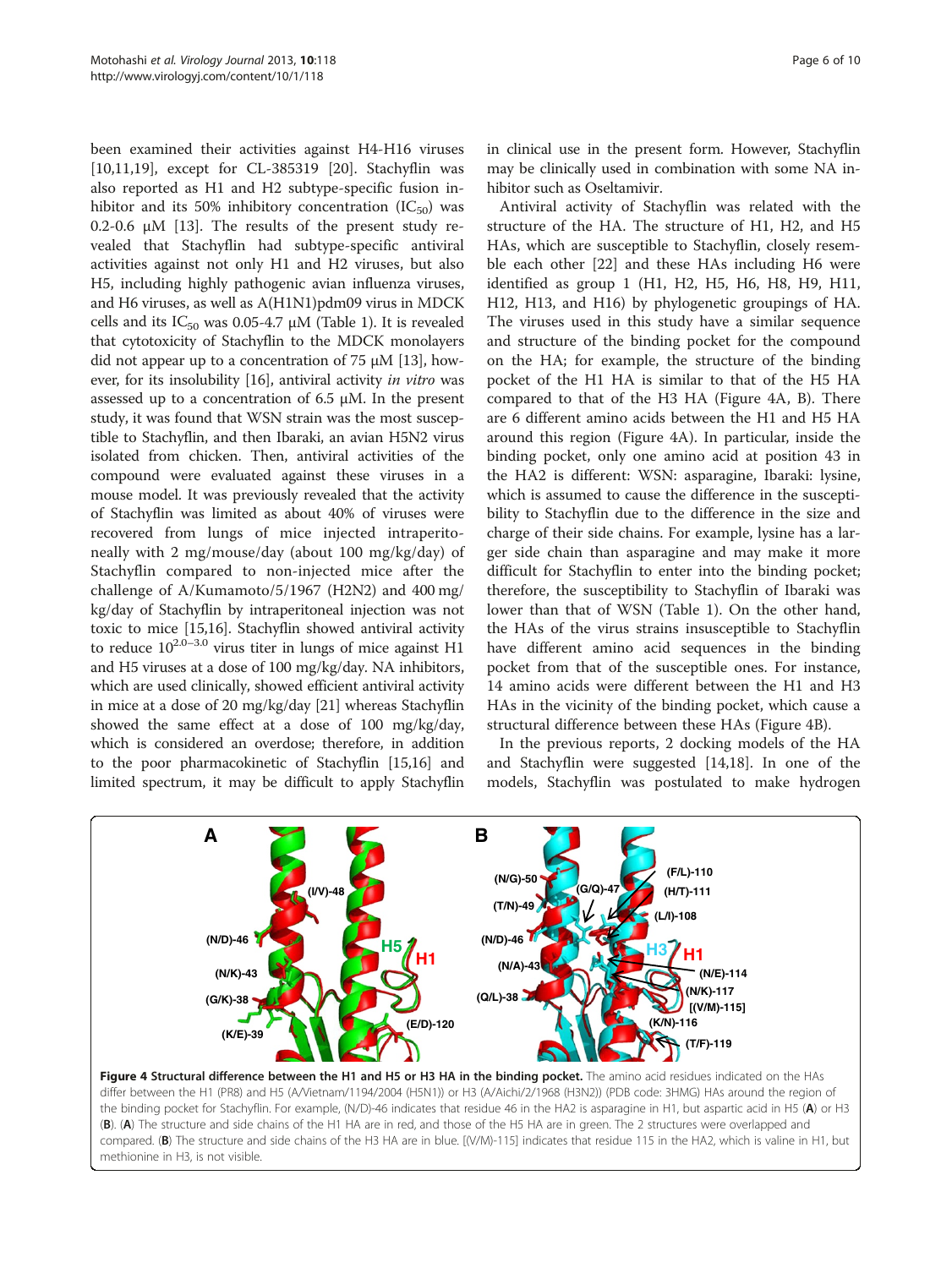bonds with K51 and K121 in the HA2 directly. The structure of the H3 HA, which is not susceptible to Stachyflin, was used to make the docking model; therefore, the model differed from our model, which uses the HA of susceptible viruses to Stachyflin. The other docking model was similar to one of those proposed in the present study, which is indicated as orange-colored Stachyflin (Figure 3B). However, since the software program for docking simulation was different from that used in the present study, several differences were found between these models. Indeed, the model which differed from both the previous docking models was also shown in the present study. In this study, we were unable to judge which of these models is more feasible. To further clarify these discrepancies, it is necessary to perform an X-ray crystallographic analysis of Stachyflin complex with the HAs to define the binding site for Stachyflin.

In most studies of HA inhibitors, mutations found in the HAs of inhibitor-resistant virus are explained as the cause to reduce their binding affinity with the compound and stabilization of the HA [10,19]. In the present study, it was indicated that D37, K51, D85, I91, L98, and T107 were involved in binding affinity with Stachyflin of the HA by the selection of Stachyflin-resistant virus clones. On the basis of the computer modeling in this study, K51 and T107 are postulated to make a hydrogen bond, which may stabilize the structure of the binding pocket for Stachyflin; therefore, mutations of these amino acids should lead to loss of this hydrogen bond, which may destabilize and distort the binding pocket and decrease the binding affinity of the HA to Stachyflin. Indeed, we selected Stachyflin-resistant virus clones which have the amino acid substitutions, K51R and T107I. In addition, we also identified amino acid substitutions, D37N and K121E, which are located close to each other on the HA. Interestingly, some of the crystal structure of the HA shows the possibility that D37 and K121 make a hydrogen bond via a water molecule. Then, similar to K51 and T107, the binding between D37 and K121 stabilizes the structure of the binding pocket and mutations of these amino acids lead to distortion of the binding pocket,decreasing the binding affinity of the HA to Stachyflin. Indeed, it was indicated by shift of fusion pH of the mutants that the amino acid substitutions, D37N, K51R, and T107I, may change the stability of the HA [22] (Table 2). The other possibility is that D37 and K121 are predicted to bind directly to Stachyflin based on the computer docking model (Figure 3B).

Although mutations of D85H, I91F and L98V were responsible for Stachyflin resistance, their locations on the HA were far from the region of the binding pocket for Stachyflin, leading us to investigate the effect of these mutations. Three-dimensional structure analysis showed that D85 and K83 of another HA2 subunit made a salt

bridge, which stabilizes the structure of the HA strongly (Figure 3C) [22]. Amino acid substitution of D85H may abolish the interaction of the salt bridge and cause structural changes and destabilization of the HA, including the binding pocket. In addition, the substitution of aspartic acid to histidine causes structural and pH-dependent instability of the HA because of its electrostatic force [23]. Histidine collects protons around its side chain under low pH conditions, which might cause electrostatic repulsion between the 2 subunits [23]. Additionally, the Stachyflinresistant virus clone with an amino acid substitution of D85H showed a weak hemolysis of cRBC, which may indicate its structural destabilization; therefore, it is assumed that the structural change of the HA occur by D85H, then Stachyflin is unable to bind to the HA of the D85H mutant.

The mutations of I91F and L98V are distant from the predicted binding pocket for Stachyflin whereas the residue of L98 is reported to be involved in the formation of the binding pocket for TBHQ, which is located upper that for Stachyflin, and have a hydrophobic interaction with TBHQ [19]; however, our docking simulation showed that Stachyflin was not likely to enter into the cavity for TBHQ (data not shown), suggesting that L98 may not interact directly with Stachyflin. Likewise, I91 may not interact with Stachyflin directly since there is no cavity around I91; therefore, amino acid substitutions of L98V and I91F are postulated to conformational change the structure of the HA, leading to a change in the structure or stability of the binding pocket for Stachyflin.

The frequencies of the Stachyflin-resistant virus clones selected from WSN and PR8 were  $10^{-3.0}$ - $10^{-4.0}$ . RNA viruses lack the ability to detect and repair mistakes during replication and, as a result, the mutation rate can be as high as 1 mutation per each  $10^3$ - $10^5$  bases copied per replication cycle [24]. Based on these data, selection of these resistant variants was not 'rapid' but same as other drugs. Resistant variants from Ibaraki and Taiwan were selected in the presence of Stachyflin by 3 passage, indicating that the frequency of the virus clones were much lower than those of WSN and PR8. Structural analysis of the HA indicated that the lower stability of the HA by amino acid substitution for the Stachyflinresistant virus lead to inefficient virus replication. These results indicate that the resistant virus clones exist in virus population and were isolated only under limited conditions.

# Conclusion

In the present study, we found antiviral activity of Stachyflin against A(H1N1)pdm09, H5, including highly pathogenic avian influenza viruses, and H6 viruses, and identified a potential binding pocket for Stachyflin, which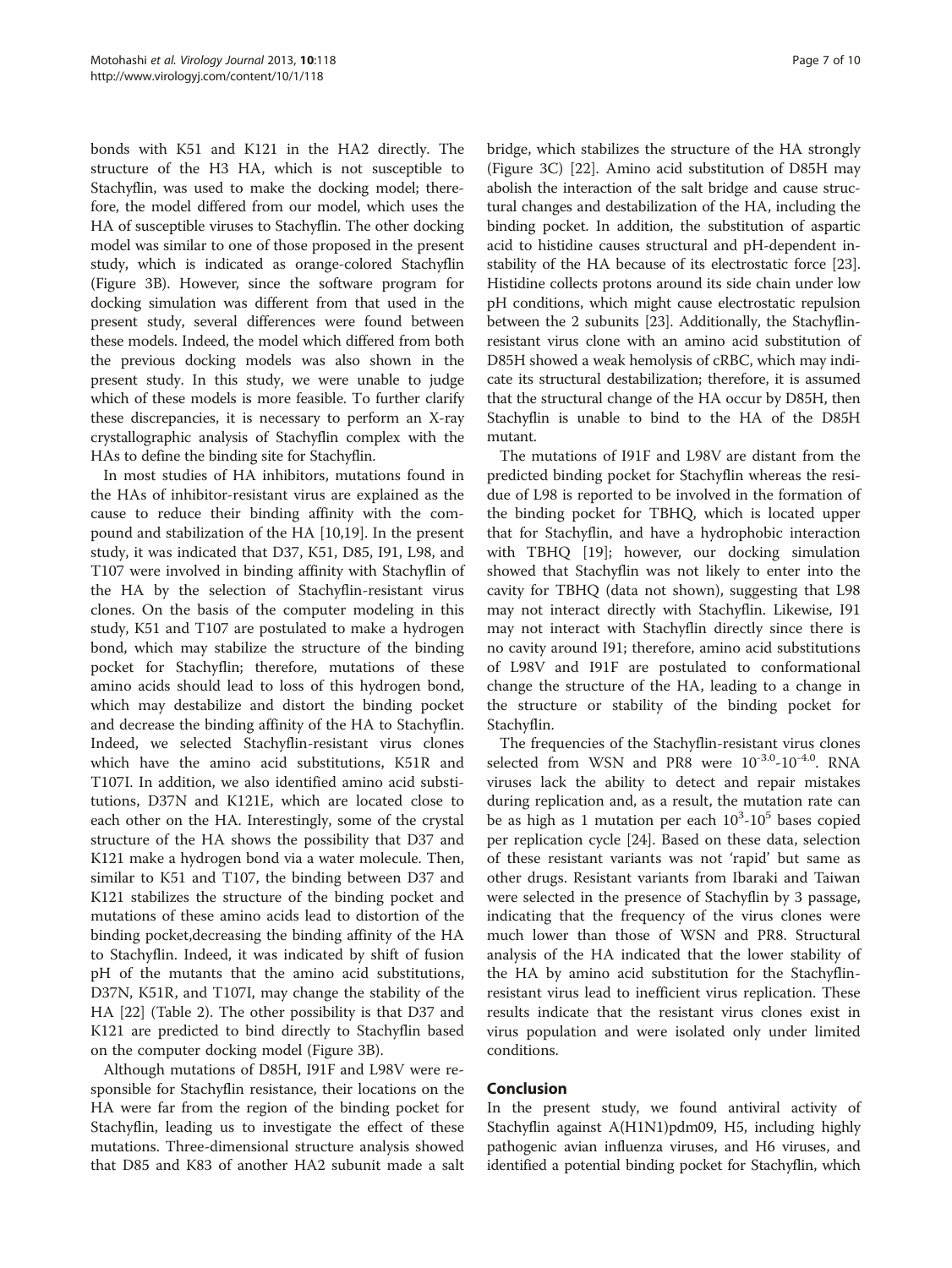differs from that previously proposed [12,14]. We hereby propose that molecular structures in the potential binding site for Stachyflin depend on the HA of different subtypes, affecting the susceptibility to this compound. Additionally, the present results suggest that further precise analysis of fusion inhibitors reveals their unidentified activities and more suitable docking poses with the HA, contributing to the further development of effective and broad-spectrum fusion inhibitors.

# Materials and methods

#### Compound

Stachyflin obtained from Stachybotrys sp. has already been purified and characterized at Discovery Research Laboratories, Shionogi & Co., Ltd [25]. Stachyflin powder was dissolved in dimethyl sulfoxide (DMSO) (Nacalai Tesque, Kyoto, Japan) and was further diluted in each test medium.

#### Cells and viruses

MDCK cells [26] were grown in Minimum Essential Medium (MEM) (Nissui Pharmaceutical, Tokyo, Japan) supplemented with 0.3 mg/ml L-glutamine, 5% fetal bovine serum (SAFC Biosciences, Street Lenexa, KS, U.S.A.), 100 U/ml penicillin G, 0.1 mg/ml streptomycin, and 8 μg/ml gentamicin. Human embryonic kidney (293T) cells were maintained in Dulbecco's Modified Eagle's Medium (DMEM) (Life Technologies Japan, Tokyo, Japan) supplemented with 0.3 mg/ml L-glutamine, 10% FBS (Cambrex, Grand Island, NY, U.S.A.), and antibiotics. Both cell lines were maintained at 37°C in a 5%  $CO<sub>2</sub>$  atmosphere. The influenza virus strains used in the present study are listed in Table 1. All viruses were propagated in the allantoic cavities of 10-day-old embryonated chicken eggs at 35°C for 30–48 h. Before the infectious allantoic fluids were harvested, the eggs were chilled at 4°C overnight, and the harvested allantoic fluids were stored at −80°C.

#### In vitro antiviral assay

Anti-influenza virus activity of Stachyflin was evaluated by its inhibition of virus-induced CPE in MDCK cells. The virus was inoculated onto confluent monolayers of MDCK cells at the titer of 100  $\text{TCID}_{50}/\text{ml}$  and virus was adsorbed to the cells at 4°C for 1 h. Unbound viruses were removed by washing the cells with PBS. MEM containing 1.0% DMSO and various concentrations of Stachyflin, from 0.004 to 6.50 μM, were added to the cells and incubated at 35°C. After 72 h, antiviral activity was evaluated by virus-induced CPE and expressed as 50% effective concentration of the compound  $(EC_{50})$ .

# In vivo antiviral assay

Under anesthesia, 30 μl of WSN or Ibaraki containing 10 50% mouse infectious dose  $(MID_{50})$  was intranasally

inoculated into 4-week-old female BALB/c mice (Japan SLC, Shizuoka, Japan). For the anesthesia, a mixture of tiletamine hydrochloride (20 mg/kg) (United States Pharmacopeia, Rockville, MD, U.S.A.), zolazepam hydrochloride (20 mg/kg) (United States Pharmacopeia), and xylazine (20 mg/kg) (Bayer HealthCare, Leverkusen, Germany) was injected intraperitoneally into mice. After the virus inoculation, 100 μl of the solutions containing various concentrations of Stachyflin in polyethylene glycol 400 (Nacalai Tesque) were intraperitoneally administered to each group every 12 h for 72 h. Control mice were injected with only polyethylene glycol 400 after the challenge. At 72 h post-inoculation, mice were euthanized and the lungs were collected for virus recovery. The supernatants of 10% lung homogenates were inoculated onto confluent monolayers of MDCK cells and the virus titers were calculated using the method of Reed and Muench and expressed as  $TCID<sub>50</sub>/g$  of tissue samples [27]. All animal experiments were carried out in self-contained isolator units (Tokiwa Kagaku, Tokyo, Japan) at the BSL-2 or BSL-3 facility of the Graduate School of Veterinary Medicine, Hokkaido University, Japan. The institutional animal care and use committee of the Graduate School of Veterinary Medicine authorized this animal experiment (approval numbers: 10– 1052) and all experiments were performed according to the guidelines of this committee.

# Selection and characterization of stachyflin-resistant virus clones

WSN, Ibaraki, PR8, and Taiwan were diluted 10-fold series and inoculated on MDCK cells in the presence of various concentrations (0.26, 0.52, 1.30, and 6.50  $\mu$ M) of Stachyflin. After 72 hours incubation at 35°C, the supernatant of the highest dilution series in the wells in which CPE was observed was collected.  $EC_{50}$  of the viruses were determined as described above and their susceptibilities to the compound were evaluated compared with the parent virus. If the recovered virus did not show increase of  $EC_{50}$ , the virus was passaged by same method. For cloning of the viruses, each passaged virus was inoculated on MDCK cells and the cells were then overlaid with MEM containing 1% bacto-agar (Becton, Dickinson, and Company, Franklin Lakes, NJ, U.S.A.) in the presence of 6.50 μM Stachyflin. After 48 h of incubation at 35°C, the cells were stained with 0.014% neutral red (Kanto Chemical, Tokyo, Japan) and the plaques were collected. Individual clones were incubated on MDCK cells in the presence of 6.50 μM Stachyflin at 35°C. After 72 h incubation, each supernatant was collected and stored at −80°C.

# Sequence analysis of virus genes

Viral RNA was extracted from the allantoic fluid of embryonated chicken eggs or the supernatant of MDCK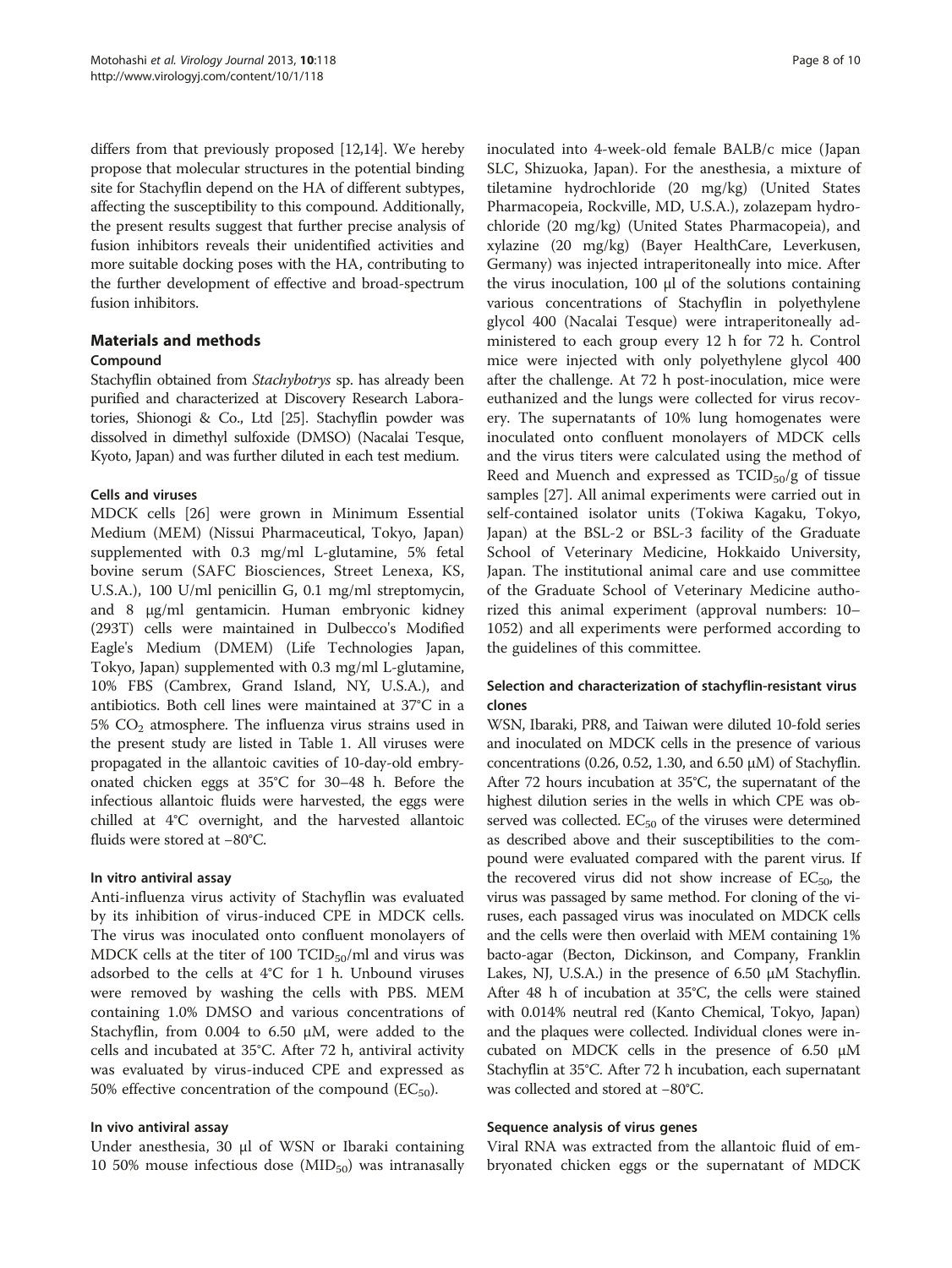cells by TRIzol LS Reagent (Invitrogen, Carlsbad, CA, U.S.A.) and reverse-transcribed with the Uni12 primer [28] and M-MLV Reverse Transcriptase (Invitrogen). The full-length cDNA of the 8 gene segments was amplified by polymerase chain reaction (PCR) with gene-specific primer sets reported previously [29] or designed in the present study. The sequences of primers designed in the present study are as follows: PB2-826F: GTTAGGAG AGCAACAGTATCAG, PB2-922R: CAGCTTGCTCTT CTGTTGG, PB1-1240F: GGAATGATGATGGGCAT GTT, PB1-1472R: CATCAGACGATTGGAGACCG, PA-723F: CATTGAGGGCAAGCTTTCTC, PA-1110R: CAT GTTCTCACCTAATGCCC. Direct sequencing of all 8 gene segments was performed using an auto sequencer, 3500 Genetic Analyzer (Applied Biosystems, Foster City, CA, U.S.A.). To identify amino acid substitutions which should contribute to the susceptibility of viruses, the nucleotide sequences of Stachyflin-resistant virus clones were proofread, and the deduced amino acid sequences were compared with the wild-type virus using GENETYX-WIN version 10 (Genetyx, Tokyo, Japan).

# Reverse genetics

WSN and their mutants were generated by reverse genetics (rg) according to the procedure reports [30,31], which were named rgWSN, rgR1, rgR2, rgR3, and rgR4, respectively (Table 3). Briefly, viral RNA was extracted and amplified by RT-PCR. The PCR product of each gene segment was cloned into pHW2000 plasmid [31]. Eight genome sets of plasmid were transfected to MDCK and 293T cells and incubated at 37°C for 30 h and then 35°C. After 48 h, rgWSN was collected. All of the collected viruses were propagated in MDCK cells at 35°C and collected after 48 h.

# Site-directed mutagenesis

Stachyflin-resistant virus clones with the amino acid substitutions were generated by site-directed mutagenesis as described previously [31]. Briefly, the residue of amino acid substitutions in the HA2 were introduced into the HA genes of WSN using a Quik-Change II site-directed mutagenesis kit (Agilent, Santa Clara, CA, U.S.A.) according to the manufacturer's instructions. The mutant viruses, rgR1, rgR2, rgR3, and rgR4, were rescued by reverse genetics as described above, and the entire genomes of the 8 gene segments were sequenced to confirm the existence of the introduced mutations and the absence of undesired mutations.

# Hemolysis assay

Hemolysis assay was performed as described previously [32]. Briefly, WSN and Stachyflin-resistant virus clones were centrifuged at 25,000 rpm for 1.5 h and the pellets were resuspended in PBS (pH 7.2). Virus concentrates

were added to 1 ml of 1% cRBC in saline buffered with 0.1 M citric acid-sodium citrate at a final concentration of 200 HA unit and incubated on ice for 1 h. After the incubation at 37°C for 1 h with mixing every 10 min, the cells were sedimented by centrifugation and the supernatants were measured for hemoglobin at 540 nm.

#### Protein and ligand structures

Three dimensional models of the H1 HA (WSN) and H5 HA (Ibaraki) molecules were constructed based on the HA crystal structures of PR8 and A/Vietnam/1194/2004 (H5N1), respectively (PDB codes: 1RU7 and 2IBX). After 100 models of the HA trimer were generated using MOD-ELLER 9v6 [33], a model was chosen by a combination of the MODELLER objective function value and the discrete optimized protein energy (DOPE) statistical potential score [34]. The HA model was evaluated using PROCHECK [35] and VERIFY3D [36]. The structure of Stachyflin (CID: 493326) was downloaded from the PubChem database.

#### Molecular docking

Molecular docking simulations of the HA and Stachyflin were performed using the Molegro Virtual Docker (MVD) with the default parameter settings [37].

#### Competing interests

The authors declare that they have no competing interests.

#### Authors' contributions

YM drafted the manuscript and carried out in vitro and in vitro experiments in this study. MI performed the computer analyses in this study. NY and MO generated rgWSN and their mutants. TN and RY prepared the compound. MO, YS, KI, and HK participated in the coordination of the study. All authors read and approved the final manuscript.

#### Acknowledgments

We thank Dr. J. Yoshimoto and Dr. M. Kobayashi, Shionogi & Co., Ltd., for valuable advice on this study and Dr. K. Minagawa, Shionogi & Co., Ltd., for providing Stachyflin. We also thank our colleagues who have made major contributions to the development of this study. This work was funded by Shionogi & Co., Ltd., Japan. We are grateful for the partial support of the Japan Initiative for Global Research Network on Infectious Diseases (J-GRID) from the Ministry of Education, Culture, Sports, Science and Technology (MEXT), Japan and the Global Center of Excellence (GCOE) Program of the Graduate School of Veterinary Medicine, Hokkaido University.

#### Author details

<sup>1</sup>Department of Disease Control, Laboratory of Microbiology, Graduate School of Veterinary Medicine, Hokkaido University, Kita-18 Nishi-9, Sapporo 060-0818, Japan. <sup>2</sup> Division of Bioinformatics, Research Center for Zoonosis Control, Hokkaido University, Sapporo 001-0020, Japan. <sup>3</sup>Discovery Research Laboratories, Shionogi & Co., Ltd., Settsu, Osaka 566-0022, Japan.

#### Received: 28 November 2012 Accepted: 11 April 2013 Published: 16 April 2013

#### References

- 1. Hay AJ, Wolstenholme AJ, Skehel JJ, Smith MH: The molecular basis of the specific anti-influenza action of Amantadine. EMBO J 1985, 4:3021–3024.
- 2. Moscona A: Medical management of influenza infection. Annu Rev Med 2008, 59:397–413.
- 3. Pinto LH, Holsinger LJ, Lamb RA: Influenza virus M2 protein has ion channel activity. Cell 1992, 69:517–528.